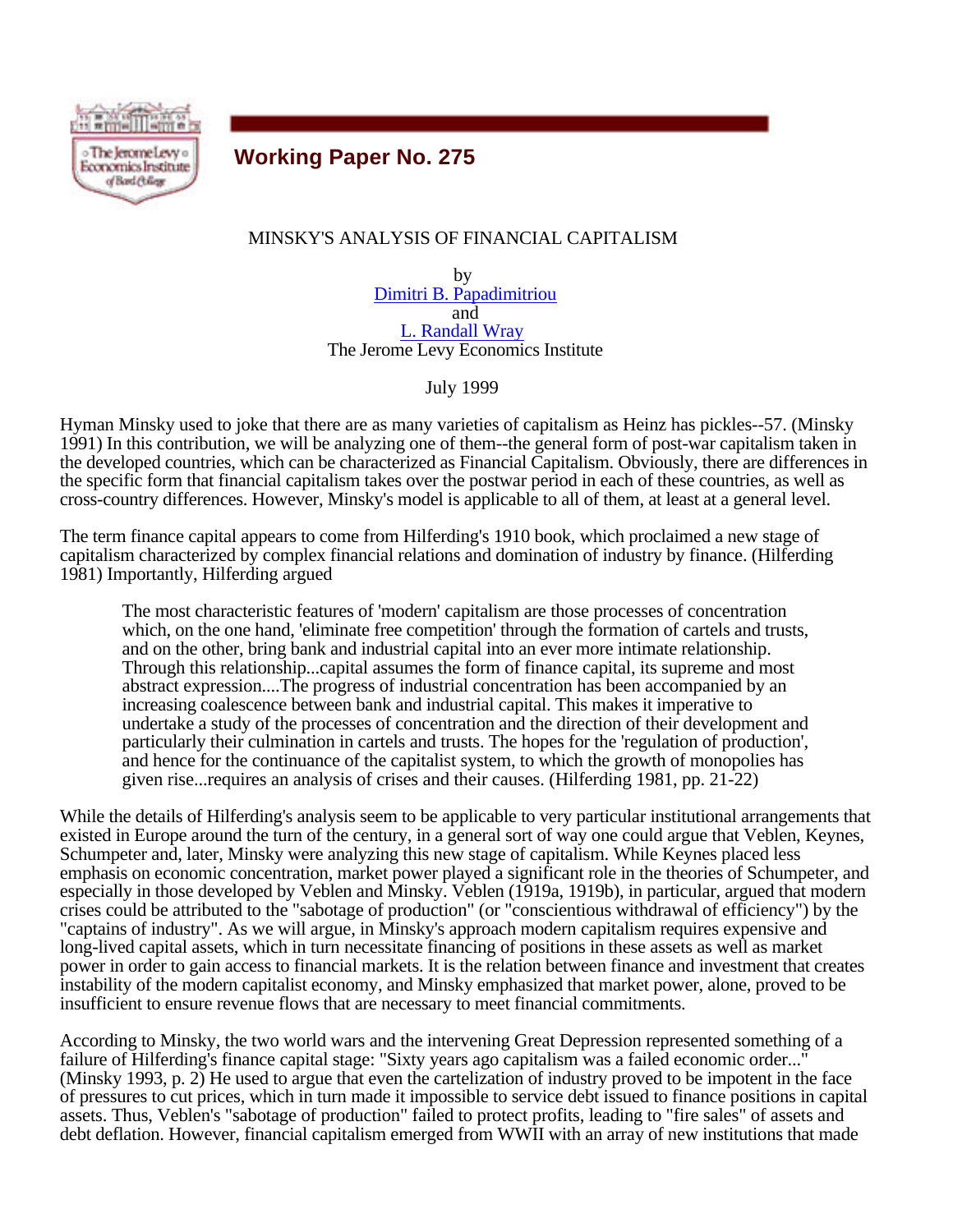it stronger than ever before. As we will argue, the two most important institutions were "big government" and "big (central) bank": "The capitalism that had a good run after the second world war was a big government interventionist economy with central banks that were less constrained than during the inter war years." (Minsky 1993 p. 19)

Of course, the economy continued to evolve, and Minsky argued that the postwar period could be subdivided into half a dozen stages--from paternalistic capitalism to money-manager capitalism. Generally, this evolution was from a more successful form of financial capitalism to a more problematic form: "While the capitalisms of the United States and Western Europe were truly successful societies during the first two and a half decades after the second world war, their performance over the last decade and a half falls short..." (Minsky 1993, p. 2) We will discuss Minsky's analysis of this evolution to the fragile form of capitalism that exists today.

# **CRISES**

Minsky's analysis began with the recognition that the post-war capitalist economy is different: before the war, depressions were frequent events--occurring about every quarter century. Furthermore, a financial crisis--sometimes a Fisher-type debt deflation--typically coincided with depression. After WWII, however, there were no depressions in the developed capitalist countries (with the possible exception of post-1990 Japan). Interestingly, in the US although there were recessions throughout the postwar period, there were no financial crises until 1966. (Minsky 1986, Wray 1999) After 1966, crises became increasingly frequent and more severe even as recessions became more severe and economic growth generally slowed. However, none of the downturns has thus far led to depression.

Minsky argued that financial capitalism is inherently unstable--thus, the Great Depression was not at all unusual--indeed, it should have been the expected outcome of the forces at work in the modern capitalist economy. He argued that institutions had to be developed that would constrain the natural instability of this sort of economic system. As discussed above, the modern corporation tried to develop institutions (for example, constraints on price competition) that would constrain the instability, but proved unable to do so in what Minsky called the small government economy. Thus, it was up to government to create adequate constraining institutions. And the two most important were Big Government and the Big Bank.

The problem with the pre-war economy was that the US government was too small--on the order of three percent of GNP. When the economy slowed, tax revenues would fall and some types of government spending might rise, generating a deficit that could act as an automatic stabilizer. However, given the small size of the government, the swings of its budget could not be large enough to offset swings of private spending. Thus, aggregate demand would fall, generating idle capital and labor and placing downward pressure on prices. Cartelization (and its consequent sabotage of production) represented an attempt to hold wages and prices steady, but this was never adequate to the task. Falling revenue would make it difficult to service debt and thereby add to pressures to leave the cartel and cut prices and costs.

However, in the postwar period, government grew significantly--typically to a third or even half of GNP. (In the US, the federal government's spending alone amounts to 20-25% of GNP.) With a government this large, budget swings could offset fluctuations of private spending and potentially stabilize income, employment, and output. Thus, the effects of countercyclical big government deficits in downturns and surpluses in booms would be big. Unlike orthodox Keynesians, Minsky emphasized the importance of government transfer payments and interest payments over direct government employment and production (quite small and actually declining in the US) or government spending on contracts (larger, but still declining in importance in the US). For Minsky, transfer payments did not simply "net out" but represented a large automatic stabilizer that caused the budget to swing between deficit and surplus. With a lag, interest payments on the debt rose as a result of tight money policy (which usually preceded recession) and as a result of a greater quantity of outstanding debt generated by government deficits in downturns.

According to Minsky the deficit of a big government will have three effects:

(1) Income and employment effect

This is simply the "multiplier effect" of government spending, although as discussed above, Minsky included transfers and interest payments.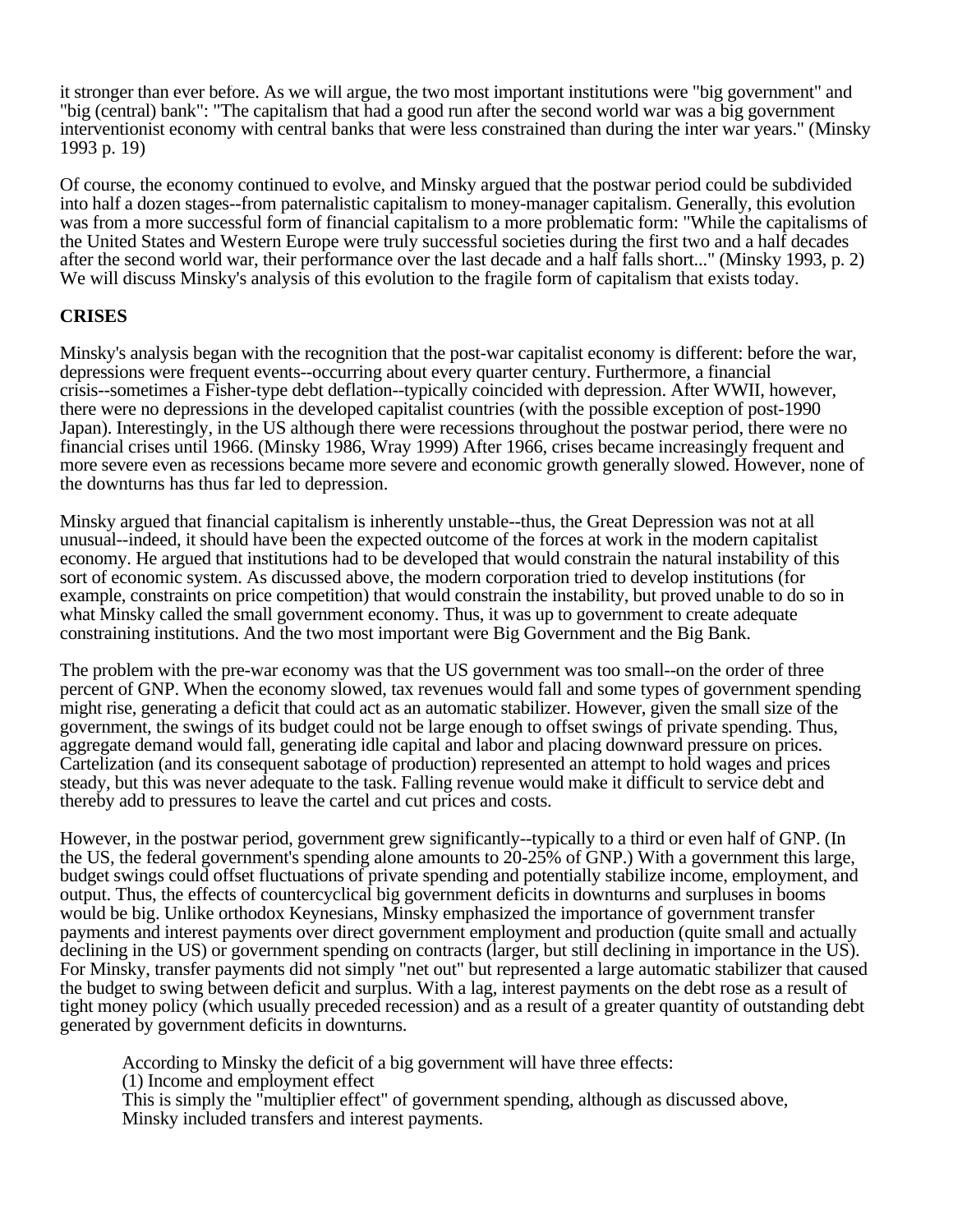#### (2) Cash flow effect

What Minsky meant is that government deficits maintain cash in-flows so that private debts can be serviced. Most importantly, deficits maintain profit flows to firms--as we'll see later. (3) Portfolio effect

Government deficits mean that government debt is issued, which is a safe asset. This helps to stabilize the economy by providing safe assets for private portfolios, which can be "leveraged".

Orthodox Keynesians focused only on the first of these effects: they wanted to fine-tune economy through discretionary tax and spend policies, and emphasized the multiplier effects on income and employment. Orthodoxy ignored the other effects, or, even worse, got them wrong. For example, crowding-out theory completely misunderstands the impact of government bond sales--that is, what Minsky called the portfolio effect. As will be discussed below, Minsky rejected the ISLM-fixed money supply model which is used to demonstrate that deficits push up interest rates. Instead, he argued that an economy with a lot of government debt is more "robust"--thus, would probably face lower interest rates. Below, we will return to the "cash flow" effects of budget deficits--with particular attention given to the role that deficits play in maintaining profit flows.

Minsky argued that post-war recessions are unusual because government deficits place a floor on employment, personal income, and profit flows; in fact, in some recessions, personal income and profits actually continue to rise--thwarting the normal, cumulative, invisible hand processes that would lead to depression. Minsky argued that the first serious recession of the postwar period--the 1974-75--was contained by government deficits that maintained income flows. For example, "although unemployment rates went to 8.9 percent in May 1975, in no quarter during 1973-75 did disposable income decline..." mainly because transfer payments grew quickly. (1986, p. 25) Similarly, Wray (1989) showed that during the deep Reagan recession of the early 1980s, personal income grew in every quarter, with transfer payments accounting for 65% of the growth of personal income during the depths of the recession, in the third quarter of 1982.

While Minsky did not explicitly analyze changes to the US transfer "safety net", it is likely that cut-backs in the 1980s and 1990s reduced the effectiveness of deficits to place a floor on aggregate demand. On the other hand, Minsky did argue that changes to the tax system during the Reagan presidency had reduced the ability of the budget to constrain a boom in private demand (by moving toward surplus) since even at relatively rapid rates of economic growth, the budget remained in deficit. It was only during the 1990s--and mainly through spending cuts (although supplemented to some extent by tax revenues resulting from capital gains)--that the US federal government budget was changed such that robust growth would generate surpluses. It is possible that the shift of stance has been too great and that today Minsky might argue that it is now too difficult to generate a budget deficit in order to maintain profit and personal income as spending falls.

In any case, Minsky argued that the three effects of government deficits may not be sufficient to prevent crises. If one very large firm or bank defaults anyway, this can generate a debt deflation because of the way in which balance sheets are interlocking. In particular, if the default of a debtor imperils the ability of a creditor to service its own debt, the creditors may be forced to "make position by selling out position"--that is, to sell assets. If this occurs on a large enough scale, asset prices can become depressed so far that revenue from sales does not permit servicing of debt. Defaults can spread and bring down more creditors. Thus, a lender of last resort is needed to prevent failure of a big firm or bank that might lead to a snowball of other failures. The lender of last resort might directly purchase assets of questionable value and issue liabilities that are riskless, or it might simply lend (or promise to lend) to creditors in difficulty if they will not foreclose on debtors.

This is the Big Bank institutional constraint. It is generally undertaken by the central bank, although that is not absolutely necessary. For example the treasury or another governmental or quasi-governmental organization (such as the FDIC in the US) can undertake lender of last resort activity (so long as it is backed by the "full faith and credit" of the government, which means in practice that its liabilities are redeemable for central government liabilities). What is important is that the intervention can provide reserves or "high powered money" as necessary and without limit--as Bagehot had argued. The lender of last resort is needed because the economy is naturally unstable. According to Minsky, this is the primary purpose of central bank, and not, as orthodoxy assumes, to control the money supply or inflation.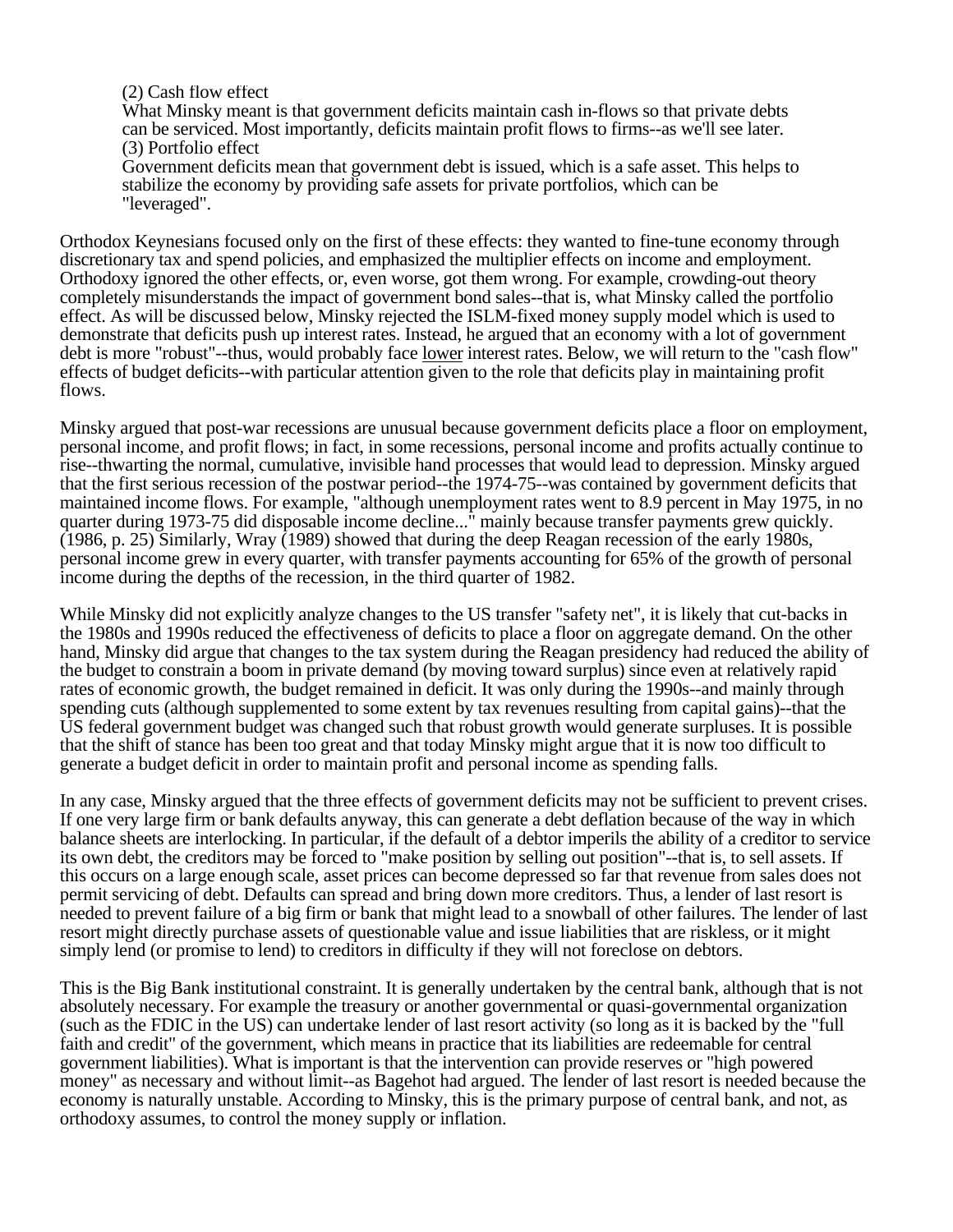However, every lender of last resort intervention has side effects--it changes expectations of economic agents, so leads to innovation, taking the form of institutional change. The main side effect of such interventions--such as the recent Fed-arranged bailout of Long-Term Capital Management (a private hedge fund)--is that risky behavior is rewarded. When this is done, bad ideas do not result in losses, sending the wrong signals and increasing risks. This increases the potential for instability and makes the financial structure more fragile. To reduce the "moral hazard" effects, lender of last resort activity must be accompanied by Big Bank (again, not necessarily the central bank; in the US, supervision is undertaken by the FDIC and the Comptroller of the Currency, as well as by the Fed and by state bank supervisors) supervision of balance sheets. (Minsky 1992)

In sum, households, firms, and banks cause institutional change through innovations. These transform the financial and economic system from a robust one in which crisis is unlikely to a fragile one that is vulnerable to crisis. As Minsky used to say, stability is destabilizing. Even though the New Deal and postwar reforms erected institutions to constrain instability, these reforms changed behavior such that fragility increased. By the mid 1960s, this change became apparent, as evidenced by riskier assets, more debt relative to income flows, and lower liquidity--what Minsky called fragility. Then the crises began, each one halted by Big Government and Big Bank intervention--changing behavior so as to increase fragility.

# **MINSKY'S CRITIQUE OF ORTHODOXY**

Note how different the view of Minsky presented above is from the one that underlies conventional wisdom, which argues that the economy is naturally stable, with the invisible hand guiding the economy to equilibrium. Shocks might temporarily move the economy away from equilibrium, but the forces that move us back to equilibrium are strong. Furthermore, rather than viewing institutions as contributing to stability, orthodoxy views institutions as barriers to achieving equilibrium. In contrast, Minsky's vision, insists that "institutions and interventions thwart the instability breeding dynamics that are natural to market economies by interrupting the endogenous process and 'starting' the economy again with non-market determined values as 'initial conditions'." (Minsky and Ferri, 1991, p. 4) Moreover, "To contain the evils that market systems can inflict, capitalist economies developed sets of institutions and authorities, which can be characterized as the equivalent of circuit breakers." (Minsky et al., 1994, p. 2)

Let us look briefly at Minsky's analysis of the dominant paradigm. Even what is called the Keynesian approach in the textbooks is really based on a flawed view of the way in which financial capitalism operates. First we will examine the assumptions that underlie the micro and macro models of the orthodox approach.

# **Assumptions Underlying the Orthodox Micro Model**

The micro model that underlies the orthodox approach is based on a simple barter paradigm, with price as the parameter of behavioral equations. In it, the auctioneer announces a vector of prices and receives bids and continues until an equilibrium price vector is achieved. No trading occurs until the equilibrium price vector is achieved--that is, no "false trading" occurs. By design, the model is very "general"--with no money, virtually no institutions (as Kregel 1995 has argued, the model actually assumes a very particular market form--the auction market--but this is generally not recognized), no long-lived capital assets and no financed positions. Ironically, the things that are assumed away happen to be the most obvious features of the economy we actually live in. Thus, in a quite different sense, the model is very "restricted" because it excludes the institutions that make ours a modern, financial capitalist economy. With these restrictions, the free market is supposed to lead to an efficient allocation and a coherent equilibrium. As Minsky argued, however, demonstrating that an exchange economy based on barter can achieve equilibrium is not the same as demonstrating that a modern capitalist economy can do the same thing.

Furthermore, while the existence of equilibrium in such a model has been proven, it has not been shown that it is unique or stable. Minsky often cited the excellent book by Ingrao and Israel (1990), which argues that it is precisely the absence of institutional constraints that makes it impossible to demonstrate uniqueness and stability of equilibrium. Minsky took this as confirmation of his own belief that the "free market" would be unstable without the "ceilings and floors" provided by institutional constraints.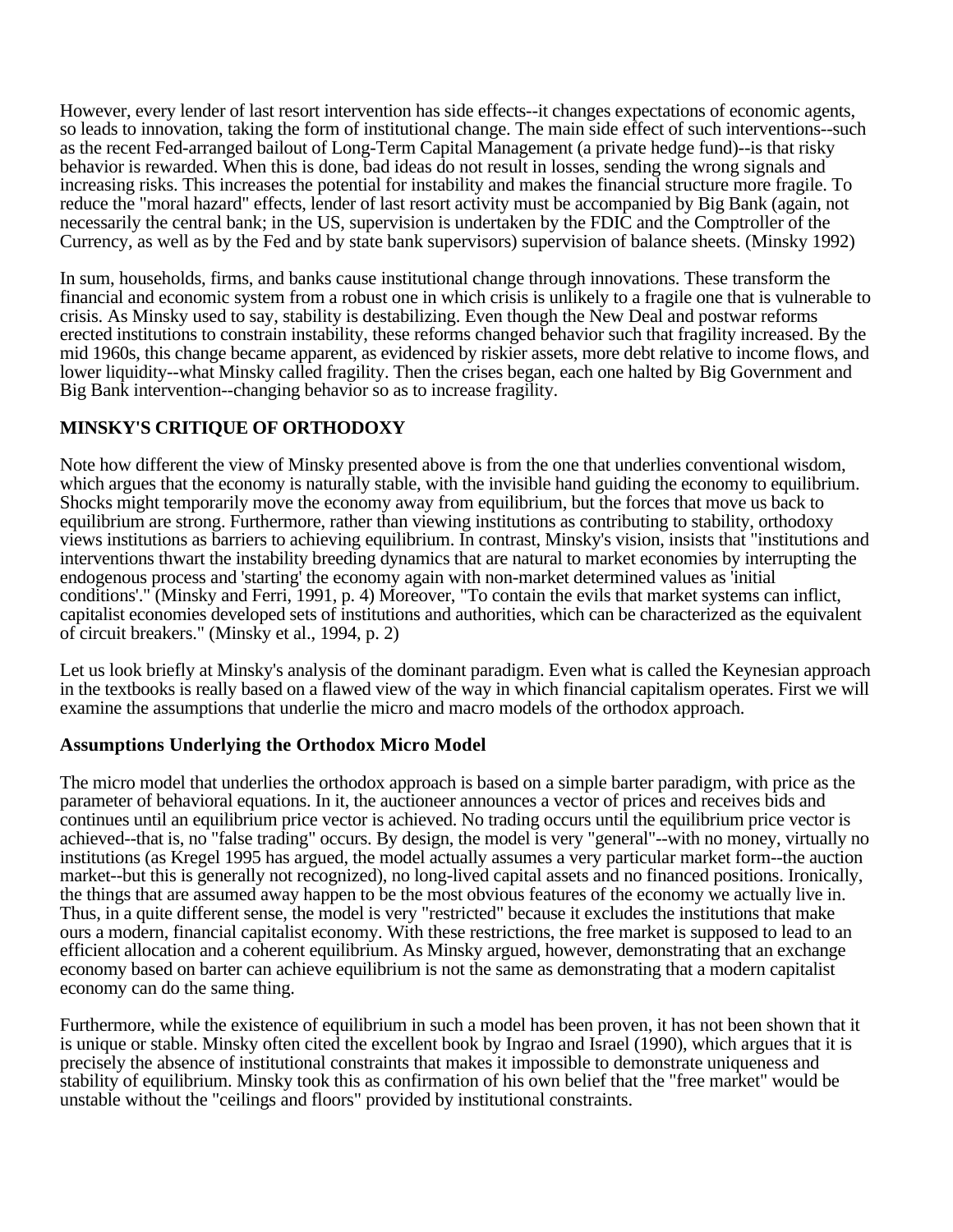Even though general equilibrium theory has been largely unsuccessful as a microeconomic approach, all mainstream theory at least implicitly refers to it as providing the micro foundations for the macro model. Let us turn to that macro model.

### **Assumptions Underlying the Orthodox Macro Model**

The macro model adds an aggregate labor market and an aggregate production function (see Figure 1). The labor market "dominates" in the sense that flexible wages ensure full employment; given full employment, the production function determines aggregate output. Saving and investment in a loanable funds model determines the "real" interest rate, which simply determines the division of output between consumption today and consumption tomorrow (which is saving and investment). According to Minsky, there is no explanation of how an unemployment equilibrium could be achieved in this model. Involuntary unemployment must be explained as a result of irrational rigidities or fooling--which should be only short run phenomena. Thus, in the long run the economy must be at full employment equilibrium.

### **Features of the Orthodox Model**

Minsky focused on four particular features of the orthodox approach that are quite different from his alternative, institutional approach: (1) the role of prices as signals; (2) the treatment of capital; (3) the role of saving; and (4) the role of money.

### *The role of prices in the neoclassical model: signals*

In the perfectly competitive, neoclassical model, no economic agent can influence prices, thus each takes price as given (prices are parameters). Consumers maximize utility, subject to given prices and a budget constraint; firms maximize profit given prices of inputs and outputs, and given a production function. Then it can be shown that if all act as if the current price will always exist, the model can achieve a coherent result such that price equates quantity demanded and supplied. But what if there is power to influence price? Or, if agents act on the basis of what they expect price to be--rather than taking price as a parameter? Then coherent results won't be achieved. According to Minsky, in the real world, some firms can influence price and expectations play a role: at the extreme, agents speculate on price. In fact, investment is always a function of expected price, not current price. So free markets can fail to achieve equilibrium.

#### *Treatment of capital*

Neoclassical theory cannot handle the existence of anything like the capital that exists in the real world, so it cannot handle investment that results in longlived capital assets. Neoclassical capital is some physical thing that is instantly malleable. It produces some physical product and earns a real return based on its physical productivity. Marginal products are just technical relations and in the end, technical proficiency will triumph. According to modern finance theory, it makes absolutely no difference how positions in physical capital are taken--whether they are financed out of earnings, savings, sales of equity, or debt. Mistakes cannot be made--at least persistently. In the real world, in contrast, a capital asset is purchased today, based on expectations of future prices, and all positions are financed positions. Exactly how the position was financed does make a difference. A purchase of capital today will not be validated until the future--by future income flows. Present income flows validate past investment decisions and if current flows are less than what was expected at the time the investments were made, then past decisions will not be validated. This implies that contracted financial commitments may not be met, which has an effect on expectations about the future, and so affects current investment, which affects current income. This leads to an incoherent result: the feedback from falling investment makes things worse--moving the system further from equilibrium as positions are not validated--causing investment to fall further. The feedback effect, then, generates persistent "mistakes" because, in retrospect, past investment decisions turn out to have been based on incorrect expectations about the future.

# *The role of saving*

All orthodox models of the long run are essentially saving-driven. In these models, thrift is good because more saving leads to more investment which leads to more growth. While Minsky rejected the orthodox long-run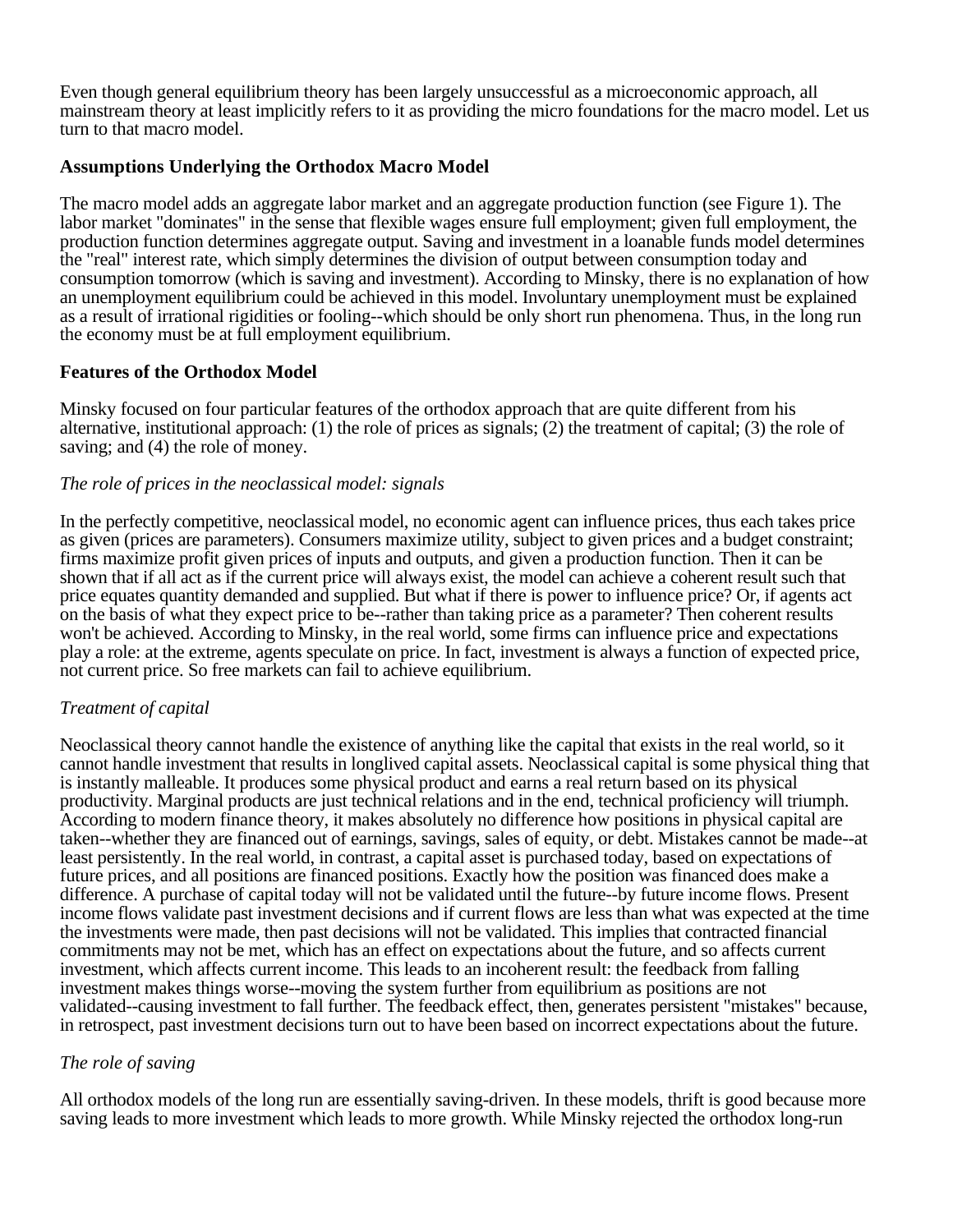growth models, he focused his attention on a critique of the neoclassical short run model. In this model, saving and investment determine the interest rate, therefore, determine the split between consumption and investment goods. If thrift rises, consumption falls but investment rises to maintain full employment so that an increase of thrift will not cause unemployment.

Minsky (1986) offered three main critiques of this loanable funds approach. First, the orthodox model ignores the impact of falling consumption on investment. Since in the neoclassical model, a decision not to consume today is a decision to consume tomorrow, firms can go ahead and invest even as sales fall today. In the real world, a decision to not consume today does not represent a decision to consume tomorrow--or ever. Second, orthodoxy ignores inherited financial obligations. When consumption falls and sales fall, some firms would not be able to meet obligations--leading to defaults, cuts of spending, and falling incomes. Falling incomes can force household bankruptcies as well, and further curtailment of consumer spending. In other words, incoherent results are obtained if nominal financial obligations exist. Finally, orthodoxy makes the interest rate a function only of real variables--money plays no role. This is another aspect of the real-nominal dichotomy rejected by Minsky. Let us turn to Minsky's critique of the way in which orthodoxy treats money.

#### *The role of money: The quantity theory*

Hahn nicely summarized the current state of orthodox monetary theory as follows: "The most serious challenge that the existence of money poses is this: the best developed model of the economy cannot find room for it. The best developed model is, of course, the Arrow Debreau version of Walrasian general equilibrium." (Hahn 1983, p. 1) In the orthodox model, money is added as an after thought, as fiat or helicopter money to facilitate transactions and thereby reduce costs entailed in barter exchange. Since there is no uncertainty, only a fool would hold money because it earns no interest--liquidity has no value in the orthodox model. In the long-run, money must be neutral--determining only nominal prices--although it might be nonneutral in the short-run (with some disagreement among factions--old style monetarism versus rational expectations augmented new classical monetarism). As mentioned above, the theory ignores financial institutions and financed positions in assets. In conclusion, the orthodox model is based on a barter paradigm, with real or relative prices as parameters. As Friedman put it, although money and other institutions complicate the analysis, all the important characteristics of a modern capitalist economy are supposed to be contained in the simple model of the barter economy. But in the real world, in the financial capitalist world, money is the key institution. It is endogenous, created during normal economic processes. Access to money gives power--not just purchasing power, but market power. In the capitalist economy, production is always undertaken with money to get more money. There never was an economy based on barter exchange, outside of trivial prisoner of war cases, and money did not arise as a cost-minimizing medium of exchange. Indeed, most likely money evolved out of imposition of taxes--long before there were private markets. (Wray 1998) The medium of exchange function of money derives from its unit of account function, and in all modern economies, it is the state that determines what will function as the unit of account. In any case, money is the key link between present and future, a one-way time machine, that allows capitalists to buy now, produce, and pay later. Minsky emphasized that most importantly, it is created in the process of financing positions in assets. Banks increase the money supply whenever they share the belief of the borrower that positions in assets or financed activity will generate sufficient cash flows. If the future turns out to be worse than expected, it may be impossible to meet commitments. So money and nominal financial commitments matter.

# **THE ALTERNATIVE MODEL**

We are now ready to turn to the main features of the alternative model advanced by Minsky. Our plan for the rest of this paper is to first examine in detail Minsky's view of the roles of prices in the modern financial capitalist economy. We next turn to his analysis of instability that is inherent to this sort of system. This will lead us to his exposition of the "financial theory of investment and investment theory of the cycle". We will then conclude with a summary of the main features of his alternative approach.

#### **What Do Prices Do?**

In the neoclassical model, only real or relative prices matter as they allocate scarce resources among unlimited wants. Any scarce resource will have a positive price that is competitively established to ration its use. In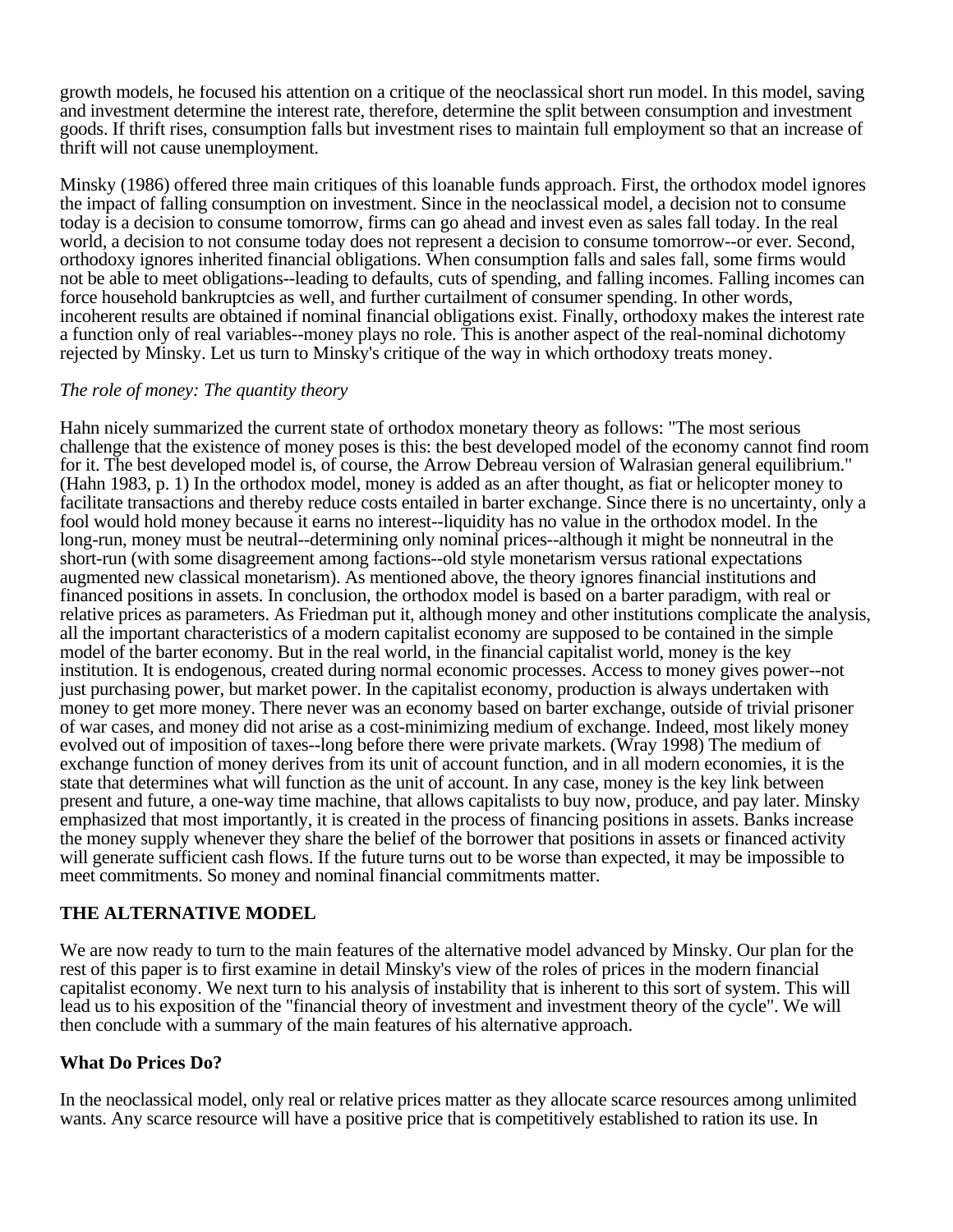Minsky's alternative approach, all financial commitments are in nominal terms and all income flows are in nominal terms. It matters whether an economic unit's nominal inflow is greater than its nominal outflow. Money cannot be neutral in this sort of world. This view is similar to the "monetary theory of production" advanced by Marx, Veblen, and Keynes, however, Minsky's analysis focuses in greater detail upon modern financial relations. In the real world, nominal prices are administered, in large part to gain control over nominal inflows, while relative prices are just a residual that is mainly nondiscretionary.

If one thinks about the problem faced by the colonial governor who wants to move surplus resources to his command, one obtains some idea of the purpose of prices in the modern world. (See Wray 1998, Chapter 3.) The governor would impose a monetary head tax on the population--say, 100 pounds per year. The population would then ask what could be done to obtain the 100 pounds. The governor would put prices on resources--a pound for an hour of labor, a half pound for a bushel of corn, and so on. The tax created a demand for money while the prices paid by the governor determined how many surplus resources would be moved. Now, the modern corporation cannot impose head taxes, and unlike the colonial governor, it really does not care about moving real resources around. It operates in a thoroughly monetized economy, it is a money-in, money-out operation, and it wants to ensure that a surplus in money terms is left after paying all operating costs and costs of servicing its financial commitments. Let us look at the purpose of prices in the financial capitalist economy.

Minsky (1986, Chapter 7) argued that prices have five functions (and note he didn't necessarily mean to imply that these are behavioral functions). An adequate or proper price would: (1) ensure a surplus is generated, (2) ensure that at least some of the surplus goes to owners of capital, (3) ensure the market (or demand) price of capital assets is consistent with current production costs (or supply price), (4) ensure obligations on business debts can be fulfilled, and (5) ensure resources are directed toward the investment sector, that is, to allow accumulation of capital. Each of these is important enough to warrant further examination.

#### *Prices ensure a surplus is generated*

The price at the aggregate level must be set high enough above labor costs to make sure workers cannot buy everything--leaving a surplus. This leads to an aggregate markup theory of pricing in which price is set at the macro level as labor costs plus a markup. The price of consumption goods must be set high enough above wages in that sector so that some consumption goods will be left for workers in other sectors. This allows some workers to be put in the investment sector (and government and trade sectors) to produce the surplus (goods and services) that workers cannot buy.

#### *Prices ensure profits go to capitalists*

At the micro level, each capitalist must be able to obtain a markup over labor costs. Market power helps at the micro level to ensure the individual capitalist can obtain a markup. But at the macro level, there won't be any profits to distribute unless there is spending in excess of the wage bill in the consumption sector. The aggregate, macro, price level determines the aggregate potential surplus to be divided among all the firms in society; the capitals compete at the micro level for profit flows. What generates this aggregate surplus to be realized by firms at the micro level? As the Kalecki-Levy equation shows, the aggregate amount of profits is identically equal to the sum of investment plus consumption out of profits plus the government's deficit and the trade surplus, less saving out of wages. (See Figure 2.) In the simplest model (no government deficit, balanced trade, and no saving out of wages), profits equal investment plus capitalist consumption: "Capitalists get what they spend", according to the Kalecki-Levy way of looking at profits. Again, as long as the price is set high enough that workers cannot buy all the output, capitalists can get the rest so long as they spend.

#### *Prices ensure demand prices are consistent with supply prices so that capital assets are produced*

Capitalists get what they spend; but what determines their spending? Consumption out of profits is negligible--capitalists don't exist to consume. What is important is investment. Spending on investment depends on the demand price of capital assets (the price one is willing to pay to purchase them) relative to supply prices (the price at which suppliers are willing to produce them). We will go into this in detail shortly. If the demand price is below the supply price, no investment is forthcoming, which means there is no generation of profit (in the simple model). Thus, it is necessary for demand prices to exceed supply prices so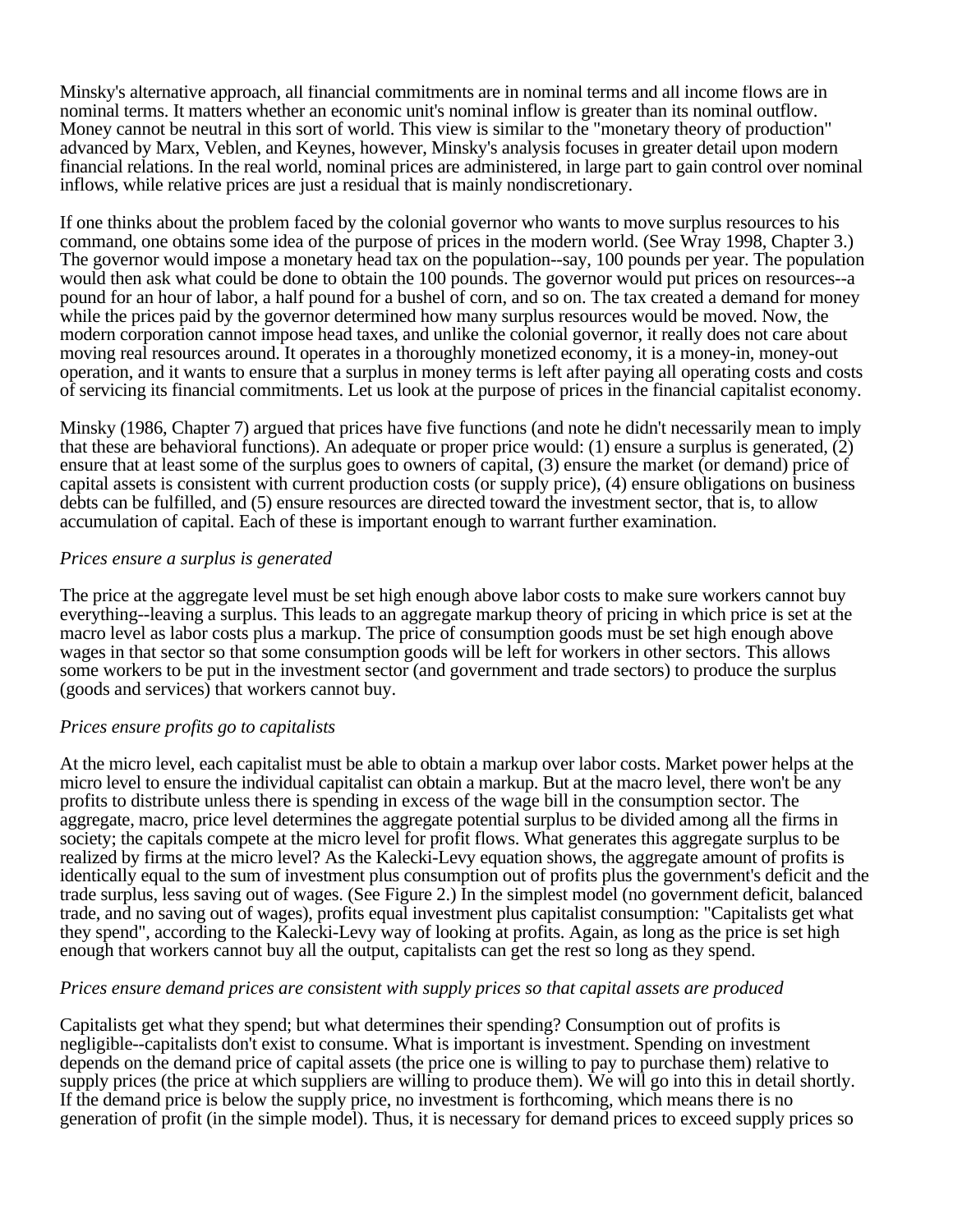that capital assets are produced, which then generates profits, and this validates previous investment. In the simple model, investment today determines whether investment yesterday was a good idea, but investment today depends on expectations about the future, which are incorporated into demand prices, and the relation of these to supply prices. Minsky liked to say that investment won't occur today unless it is expected to occur tomorrow because unless investment occurs in the future there will not be any profits (again, in the simple model).

#### *Prices ensure firms can fulfill debt obligations*

Clearly, prices at the individual firm level must be set sufficiently high as a markup over labor costs to ensure that the firm can service its debt. As we have seen, market share is a major determinant of the ability to set price at a level at which a share of the aggregate profit is obtained. However, whether there will be any aggregate profits to distribute depends on aggregate capitalist spending.

#### *Prices ensure resources go to investment so that capital is accumulated*

At the individual level, market share is important to maintain a sufficient markup--the source of profits at the micro level. Normally, a firm cannot even obtain finance unless it has market power. Each firm tries to set a price high enough to cover all expected costs and to provide a margin of safety. The bigger the margin of safety, the more willing banks are to lend. To put it very simply, the goal of every firm is to get market power so that it will have control over its markup so that it can get loans. Thus, the ability to set and maintain price is critical at the micro level to obtain loans and to service them. Schumpeter (1949, p. 70) argued that credit is the means by which capitalists ensure they can divert the allocation of resources to the investment sector. (See Wray 1994) Market power and the ability to set price is critical in determining who gets credit, but the amount of surplus available at the aggregate level depends on the aggregate markup. This, in turn, depends on capitalist spending, mainly on investment, although it is supplemented by government deficit spending and trade surpluses in the expanded model. In other words, market power and even technological efficiency only affect the distribution of profits, but not the aggregate amount. It is the aggregate spending on investment that generates the profits that validate the accumulated capital. Neither "thriftiness" nor even technology have anything directly to do with capital accumulation.

In this sort of world, with ability to affect price, and with expected price rather than actual price as the critical parameter, there is no reason to believe that equilibrium exists and even less to believe that it would be stable. Next we turn to Minsky's analysis of instability.

# **Natural Instability**

When a "small government" economy is not at full employment, this causes wages and prices to fall. According to Patinkin, this increases aggregate (real) demand and moves the system back to full employment. (See Minsky 1986, pp. 133-138.) However, Minsky argued that in the real world, falling prices make it impossible for debtors to meet commitments; this generates asset price deflation and repudiation of debt. According to Minsky, the economy will not turn around until the financial system is "simplified", or, a good portion of private debt is wiped out such that most positions in assets that remain are those that were not debt-financed--that is, equity positions. This is essentially what happened during the Great Depression. Alternatively, when this "small government" economy is at full employment, aggregate demand, investment and profits are high so that projects are successful on average. Success breads greater risk taking; borrowing and lending take place on smaller margins of safety; financial innovations make it easier to finance various schemes. This leads to a speculative boom as capital gains are generated and spending on assets booms. Over time, the financial structure becomes weak as increasingly risky financial positions are taken. Eventually, someone defaults and the whole financial system comes crashing down.

One might ask: if the economy is so unstable, why doesn't debt deflation or a runaway speculative boom occur anymore? Minsky argued that it is the ceilings and floors that have constrained the inherent instability. (Minsky and Ferri 1991) The Big Government has set ceilings and floors on prices of current output, helping to constrain the natural tendency of aggregate demand toward boom/bust cycle, while the Big Bank has put into place ceilings and floors on asset prices and, more specifically, prices of capital assets, helping to curb financial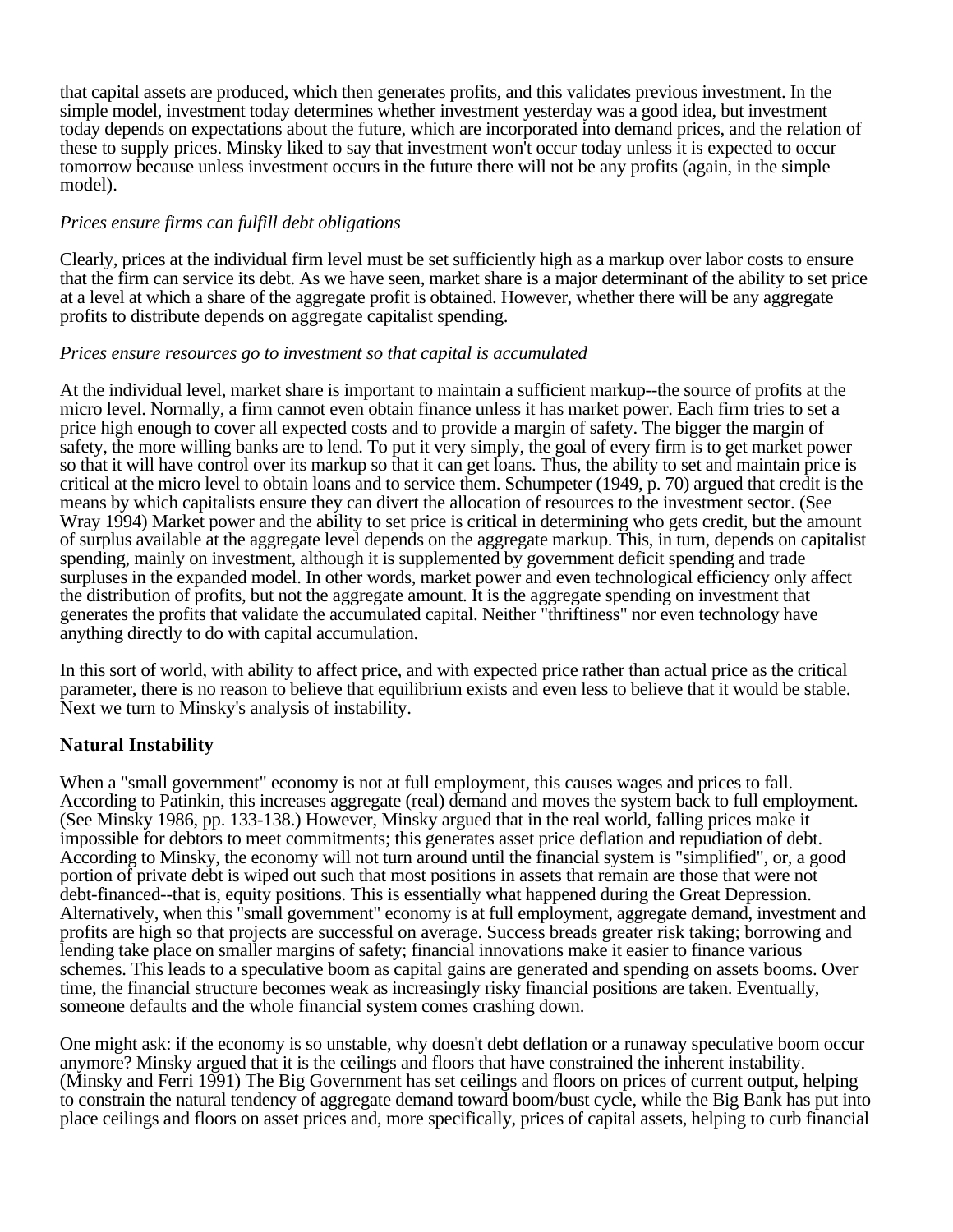system instability. Minsky would thus argue that the economy is still inherently unstable, but is constrained within ceilings and floors. The endogenous instability of our system stems primarily from the interaction of finance and investment. Minsky characterized his approach as a "financial theory of investment and an investment theory of the cycle". Let us turn to his financial instability hypothesis--a hypothesis that follows from his approach to investment finance--and a detailed look at the evolution process in which the economy is transformed from one in which crisis is unlikely to one in which crisis becomes probable.

#### *Financial instability hypothesis*

We begin with Minsky's analysis of what he called the two price systems. His exposition is an alternative to the typical treatment presented in textbooks, which distinguishes between two primary components of aggregate demand, consumption and investment, but then posits a single aggregate "price level". In Minsky's view, this conflates two very different kinds of prices, or, really, systems of prices. Further, the two price systems analysis is a better way to analyze the financial capitalist economy than is the consumption/investment approach of the orthodox textbooks.

First, there is the price system for current output, which includes consumption, investment, government, and export goods and services. Prices of current output are essentially set as a markup over labor costs. Of course, market power allows the individual firm to set price at a greater markup. At the micro level, the markup distributes profits among firms, with market power leading to a greater share of profit flows. At the macro level, the markup delineates the aggregate amount of profit to be distributed among firms, which is realized only when spending on investment, plus capitalist consumption, plus the government deficit, plus the trade surplus and less worker saving is sufficient.

Second, there is the asset price system. Most importantly for Minsky's analysis, this includes the price of capital assets--which is critical to the determination of the amount of investment that will be undertaken, which, in turn, is a critical determinant of the amount of aggregate profit to be realized and distributed. The quantity of investment depends on the relation between the demand price and supply price of capital assets.

Figure 3 presents a simplified version of Minsky's investment model. The supply price, depicted as Pi has two main components: purchase price (as discussed above) plus financing costs. The purchase price comes from the price system for current output, because capital assets are part of current output; thus, this price is determined as a markup over labor cost. (Since some consumption goods and services are also financed, these would include finance costs in their supply price--but Minsky's model presented in Figure 3 applies directly to investment purchases only.) Of course, the alternative to newly produced capital assets is existing second-hand capital, however, in practice, capital assets are generally firm-specific and custom produced on order, thus, prices in second-hand markets are not usually an important source of competitive pressure. The purchase price can be thought of as a horizontal line, with the price independent of the quantity of investment, although it is possible that beyond some point it could be upward sloping due to bottlenecks. In addition to purchase price, unless capital assets are purchased wholly out of retained earnings, supply prices must also include finance costs--this is the primary reason for the kink in the Pi curve. Finance costs include explicit costs (interest rate and fees) and implicit costs (increased supervision by lenders). These tend to rise with the quantity of investment because lenders perceive greater risk associated with larger loans--what Keynes had called lender's risk. Lenders must take into account the balance sheet of the borrower (which is leveraging capital, net worth, and prospective income flows) as well as their own balance sheets. Informal rules of thumb are applied to maintain what is believed to be an adequate margin of safety. In short, the main component of Pi comes from the current output price system, however, because capital assets are typically financed, finance costs are also a significant portion of supply price.

The supply price must be weighed against the demand price--which mainly comes out of the asset price system. This is the price one is willing to pay for an asset, including capital. The main determinant of demand price is expected profit. However, expected profits are in the future and are uncertain, so are discounted before they can be compared with supply price. If the capital asset will have to be at least partially externally financed, the demand price must include a margin to compensate for what Keynes called borrower's risk. This is the main reason that the Pk curve is kinked--the greater the quantity of external finance required, the greater the perceived borrower's risk because of higher payment commitments. Expectations will affect the position of the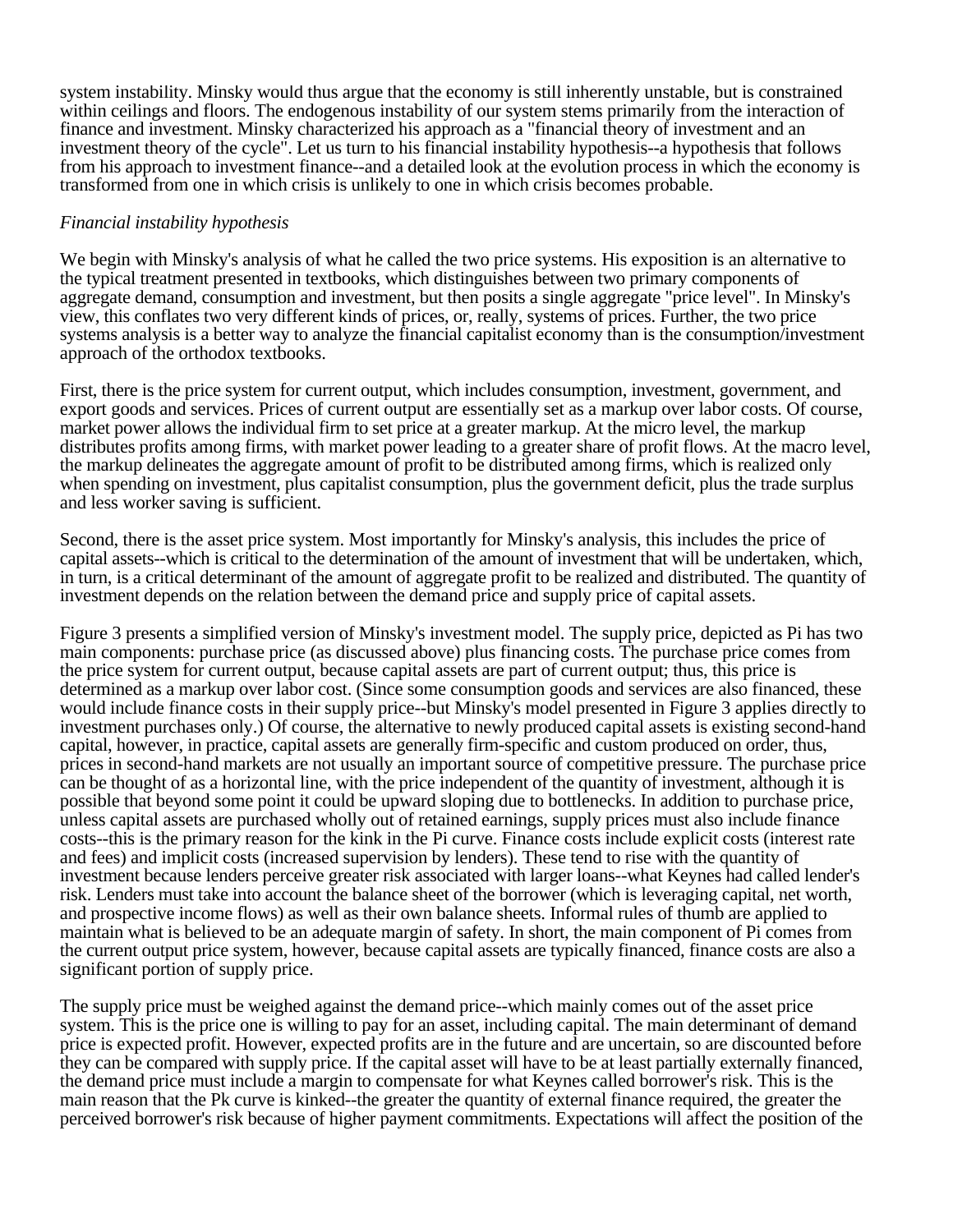curve--it will be higher with more optimism--while the more fragile the financial structure or the more indebted the firm, the lower the curve.

For investment to occur, the demand price must exceed supply price. Innovations, changes of rules of thumb, changes of quantity of liquidity, and changes of perceived lender's and borrower's risk, will all shift the curves. There is no fixed rule about how liquid a portfolio should be, nor are there fixed rules about margins of safety. To a large extent, borrowers and lenders operate on the basis of trial and error; if a behavior is rewarded, it will be repeated. Thus, stable periods naturally lead optimism, to booms and to increasing fragility. If, however, government prevents any crises from becoming deflations, then riskier behavior is encouraged and financial positions evolve from robust to fragile.

Minsky used three terms to describe possible financial positions:

- 1. Hedge: income flows are expected to meet balance sheet outflows in every period
- 2. Speculative: the firm must roll over debt because income flows are expected to only cover interest costs
- 3. Ponzi: income flows won't even cover interest costs, so the firm must issue new liabilities at the end of each period to capitalize interest (or must sell-off assets)

Note that hedge positions are relatively immune to monetary policy--unless interest rates rise tremendously it is unlikely that interest costs will exceed income flows--while rising interest rates can turn a speculative position into a Ponzi position. Similarly, falling income flows can push a speculative position into a Ponzi position. According to Minsky,

It can be shown that if hedge financing dominates, then the economy may well be an equilibrium seeking and containing system. In contrast, the greater the weight of speculative and Ponzi finance, the greater the likelihood that the economy is a deviation amplifying system...[O]ver a protracted period of good times economies tend to move from a financial structure dominated by hedge finance units to a structure in which there is a large weight to units engaged in speculative and Ponzi finance. (Minsky 1992, pp. 7-8)

The shift toward speculative positions, or fragility, occurs intentionally (and more-or-less inevitably because of the way in which expectations are affected by success in a boom), while the shift from speculative toward Ponzi finance is mainly unintentional.

Minsky's analysis typically began with the early post-war period, following the Great Depression that "simplified" balance sheets. The postwar economy thus commenced with hedge positions and conservative strategies. Over time, as the economy performed well, success bred innovations and revisions of rules of thumb, which allowed margins of safety to fall. The weight of speculative finance increased in the economy as a whole. As the expansion proceeded, one of two events could push some units to Ponzi positions that could precipitate a crisis: Either interest rates could rise or income flows could fail to meet expectations. Interest rates could begin to rise either "endogenously" as lenders began to build in larger "lender's risk" out of fear that balance sheets and become over-extended, or "exogenously" as the central bank began to fear inflation and thus instituted tight money policy. Alternatively, some borrowers might find income flows less than expected, leading to "belt-tightening" spending reductions that would cause income flows of others to fall below expectations. Of course, rising interest payments could also cause spending to decline (some spending is interest-elastic, and as interest rates rise the cost of servicing debt rises and can cause other spending to fall) which lowers income flows.

Thus, over the course of an expansion, the economy moves from hedge to speculative to Ponzi finance. Minsky argued that this is a necessary precondition for an unstable financial system. As income flows fall and as lenders cut-off lending to Ponzi units, economic units try to make position by selling out position. This generates falling asset prices and a Fisher-type debt deflation process. After a debt deflation, the system starts again with a robust financial system, leading to another boom and then to another crisis. However, postwar Big Government sustains profits, and Big Bank intervention prevents debt deflation and its purging effect, thus, the instability is constrained even as behavior changes in such a way as to increase the system's fragility.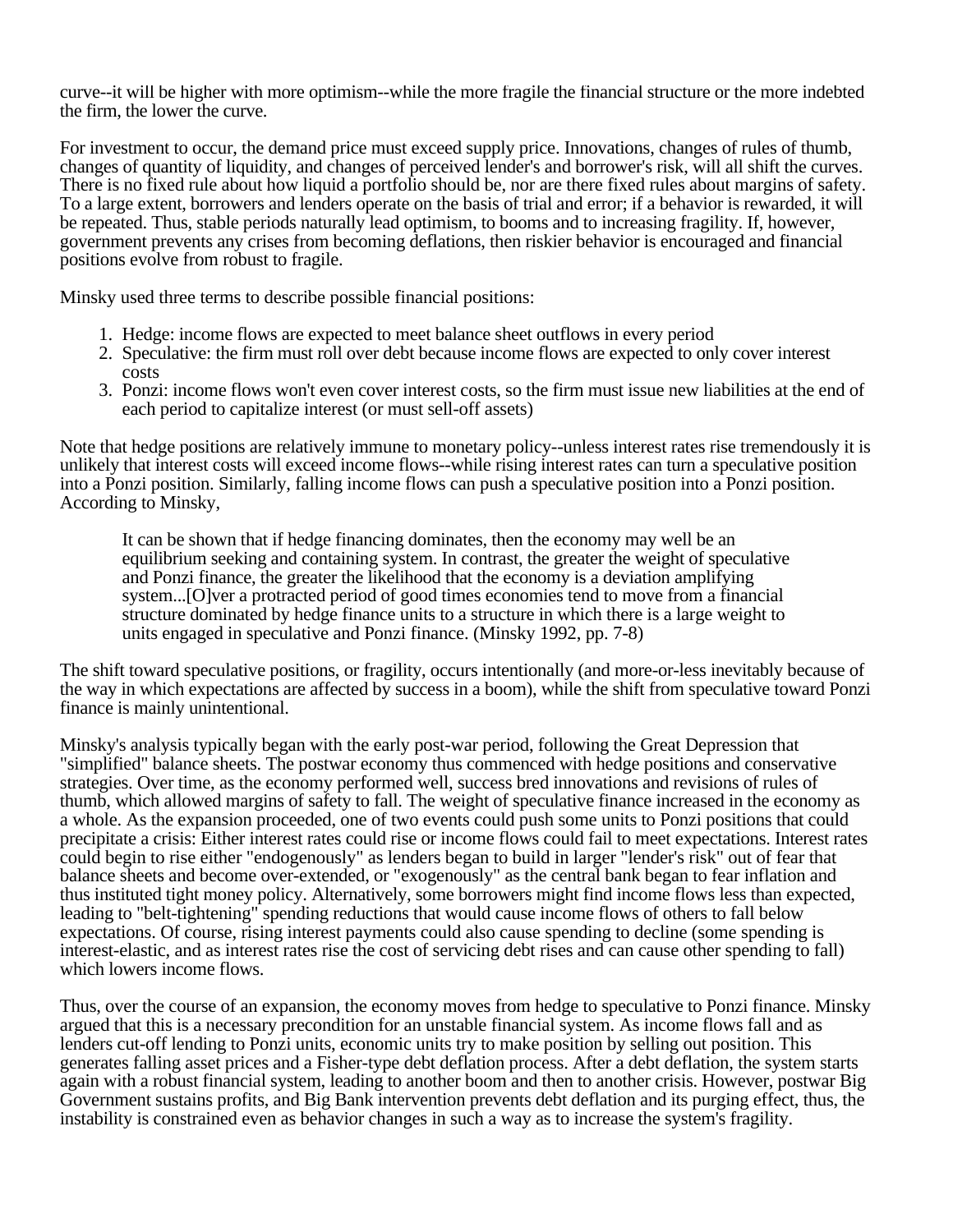### **Summary: Components of The Alternative Model**

Let us summarize the key features of Minsky's alternative model of the financial capitalist economy.

*The focus should be on firms, not on households, and on investment and its finance, not on consumption and saving out of household income flows.* This stands in sharp contrast to the exposition found in textbooks, which begin with households and their consumption/saving decision, and with thrift determining investment and therefore growth. Minsky's firms have market power--it is impossible to conceive of a perfectly competitive form of financial capitalism given the cost of modern capital equipment--which necessitates huge financial positions that must be validated. Only firms with substantial market power can give the necessary assurance that they will service such positions. The focus on financing of investment leads in turn to Minsky's two price approach--an alternative to the consumption/investment approach of textbooks (which presumes a single price system).

*Cycles are endogenously generated, and are not due to shocks.* In large part, the cyclical behavior has to do with the interplay between the two price systems and the way the financial system evolves endogenously and toward fragility through time. While it is true that an exogenous event (failure of an important firm or bank, or imposition of tight money policy) can precipitate crisis, these events would not generate crises unless the system had evolved to a fragile position.

*Agents in the model have a model of the model and the agents know the economy is naturally unstable.* This is why uncertainty plays a role in their decisions, why they must have contingency plans, why they build in margins of safety, and why liquidity matters. The world is uncertain--but in a very particular way. Minsky always argued that most of the uncertainty is over the validity of the model held by the agents. In other words, the problem is not that the sun might not come up tomorrow, or even that the stock market might crash. Rather, it is that we all operate on the basis of a particular view as to how the economy works, but we believe our understanding could be flawed. So Minsky always credited Rational Expectations theory with the recognition that agents have a model of the model; but he criticized it for what he called the heroic assumption that the agents have the correct model.

*If government always intervenes to prevent deflation, it lowers the value of liquidity and margins of safety so that fragile balance sheets are accepted.* That is, agents change their model to include government intervention, so their behavior changes. Again, Rational Expectations was correct in criticizing the bastard Keynesian model of the textbooks which presumed that the fine-tuning government could intervene without inducing economic agents to change their behavior.

*Money is endogenously supplied, and bankers live in the same expectational environment as everyone else.* If the value of liquidity is lowered, this increases the willingness of "lenders" to also reduce their own liquidity as they finance leveraged positions. In fact, bank money is leveraged money--it leverages high powered money, what Minsky called the "fundamental hierarchical property of our money and banking system." (Minsky 1986 p. 231)

*The financial instability hypothesis is pessimistic: financial capitalism is fundamentally flawed because each success at crisis containment leads to further risk taking.* This fundamental flaw, in turn, results from the necessity of complex financial arrangements that must exist in an economy in which capital assets are expensive.

*Big Government is necessary and countercyclical deficits are necessary to put a floor on aggregate demand and thus on current output prices. The Big Bank is necessary and lender of last resort intervention is necessary to put a floor on asset prices to prevent debt deflation* . But the other side of the coin is that regulations and supervision are needed and they must continually evolve so they stay only a step behind innovations. A variety of institutions are needed to constrain the inherent instability--they don't all have to come from government, but many must.

# **CONCLUSION**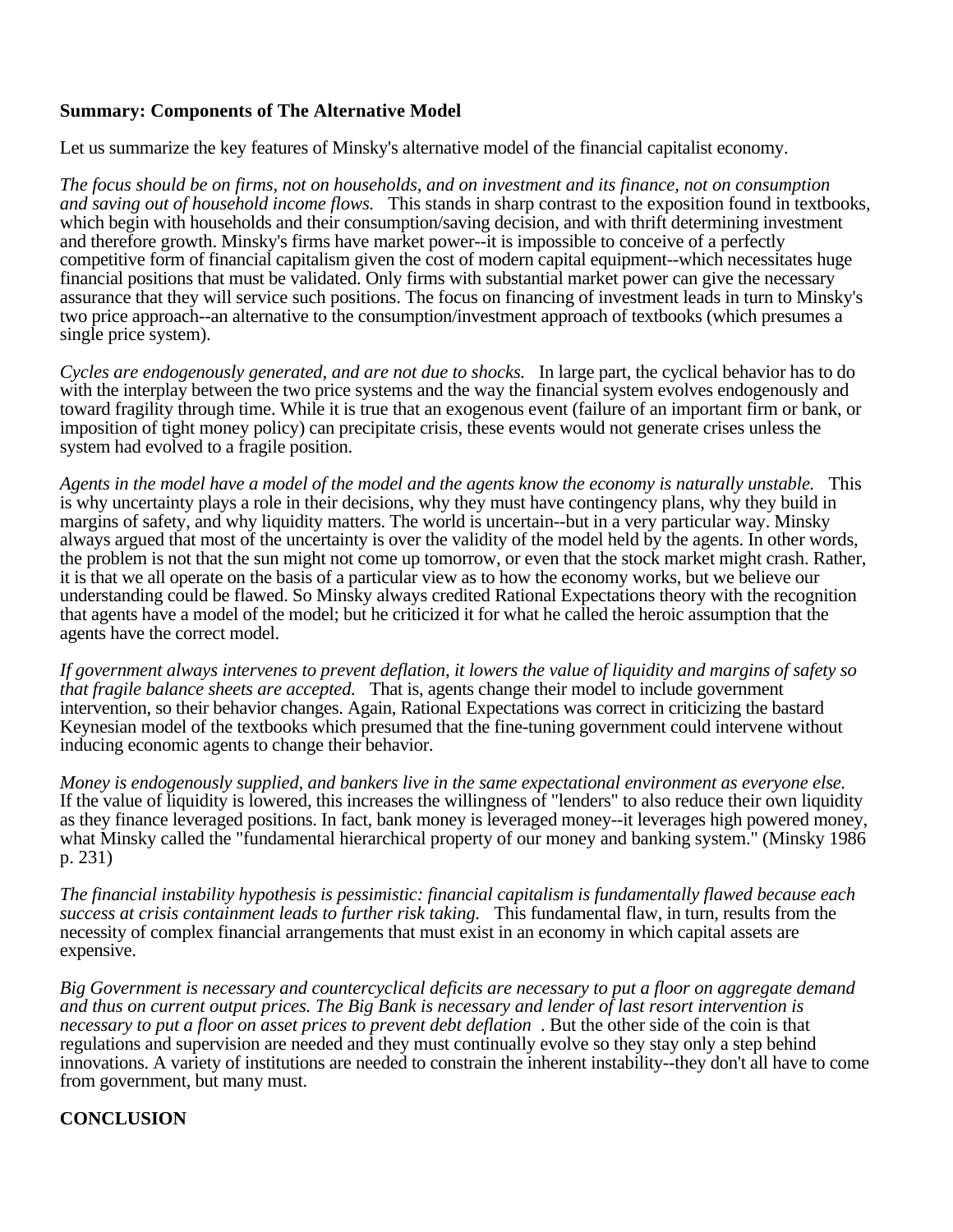Minsky's analysis always concerned "modern" capitalism, a capitalism that could be called financial capitalism because of the important role played by financial arrangements in this sort of economy. Private ownership of expensive and long-lived capital assets normally necessitates access to external sources of finance. While modern corporations might have relied on equity finance of capital purchases, in practice this is not a significant source of funds. Instead, corporations have relied on a combination of retained earnings and debt issues. As Minsky argued, the problem is that debt entails a commitment to make nominal payments in the future. This, in turn, necessitates market power because a firm that cannot administer its prices cannot provide the necessary assurance that it will be able to service its debt. The "process of concentration" already recognized by Hilferding after the turn of the century, as well as the cartelization and "sabotage of production" noticed by Veblen a decade later represented the private sector's attempt to control price in order to protect profits and the ability to service debt. This failed spectacularly in the Great Depression, leading to the development of stronger institutional constraints. The New Deal and postwar reforms worked exceedingly well to constrain the natural instabilities of financial capitalism for several decades. However, successful containment of instability led to the evolution of fragile financial structures and to renewed financial crisis. The problem as Minsky saw it, is that the institutional reforms have not evolved to keep pace with innovations that make it more likely that "it" (another debt deflation) might happen again.



**Figure 1: The NeoClassical Model**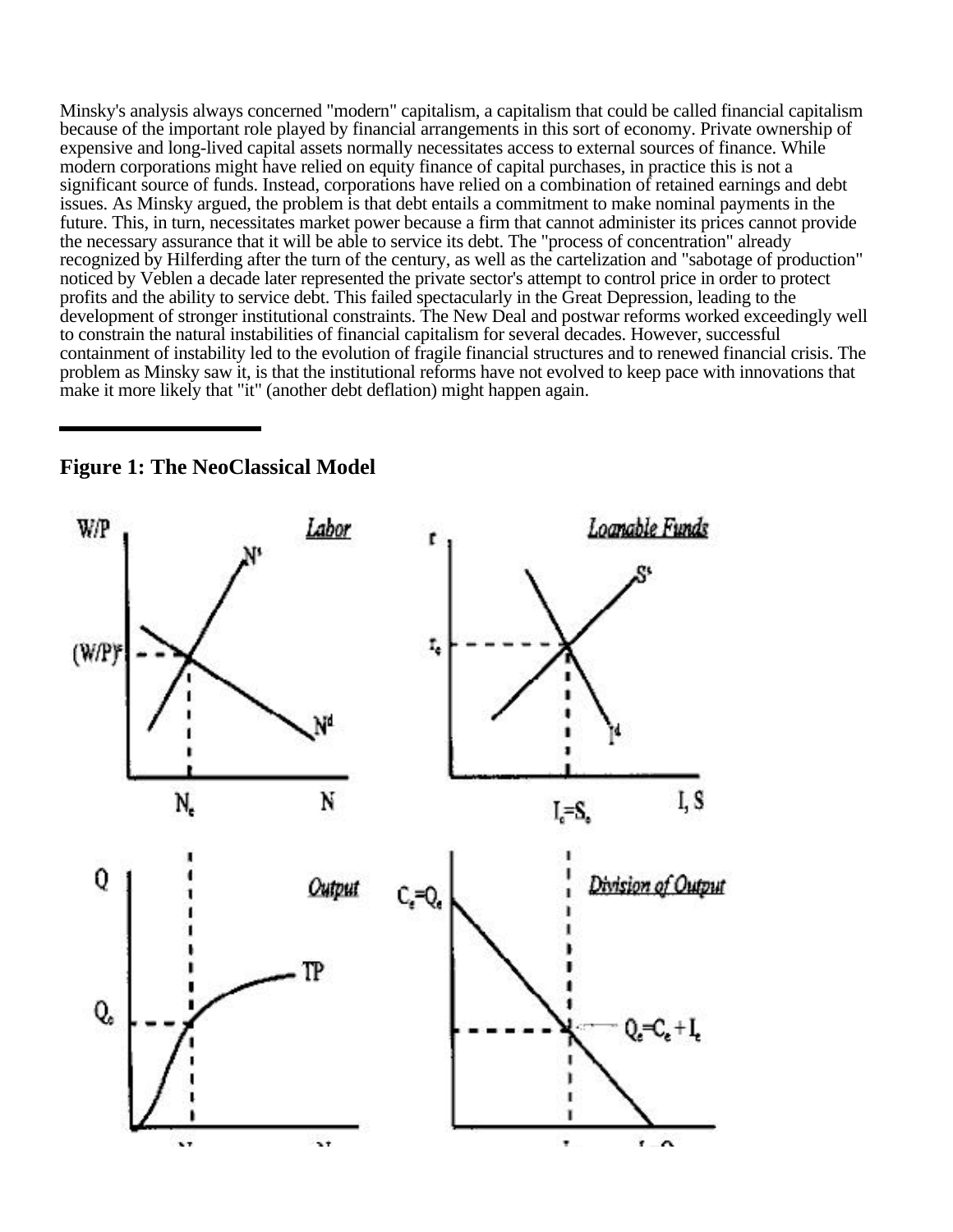





**luvestment** 



Government Deficit (+) or Surplus (-)





of wages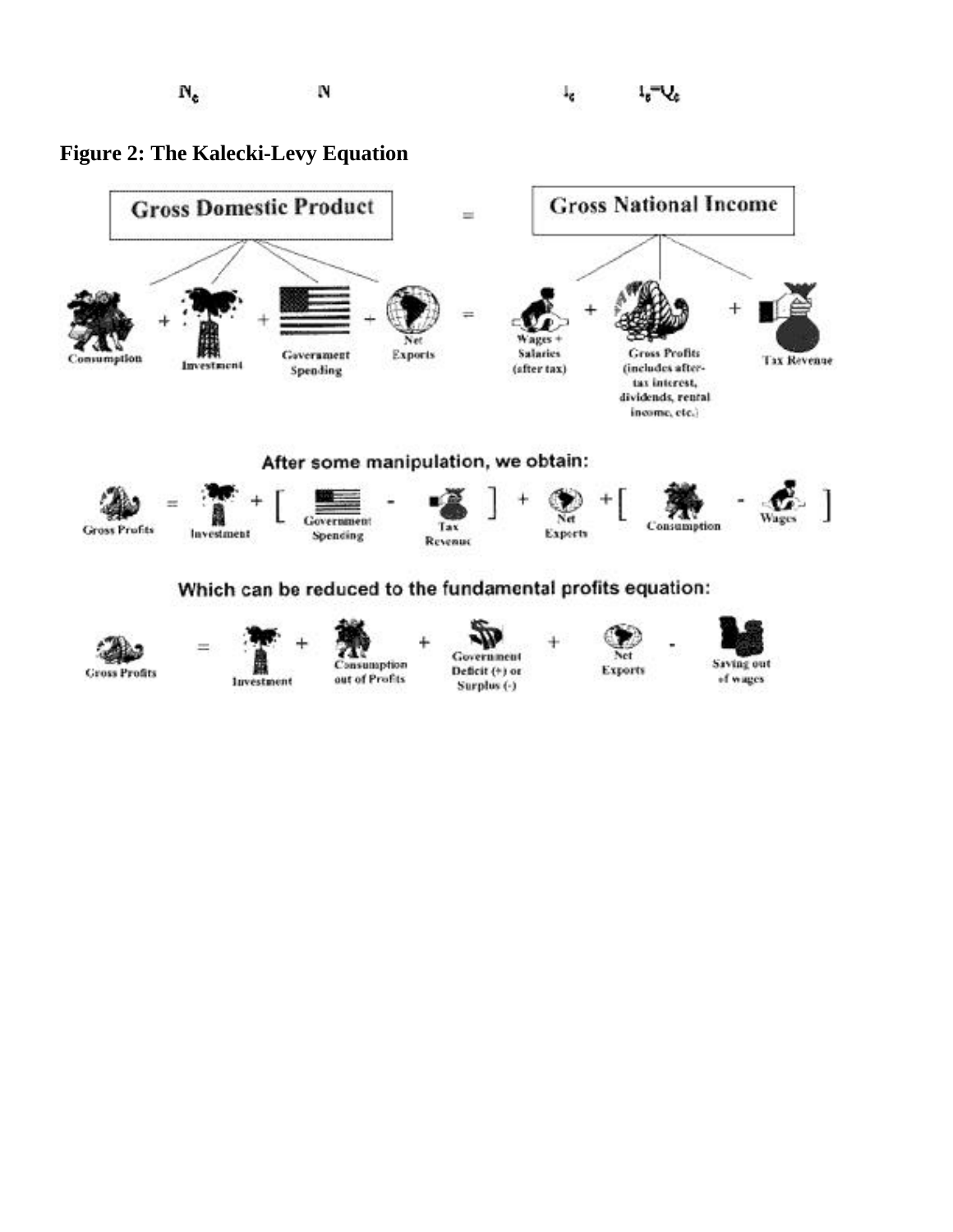

Note:  $P_k$  is defined as the Demand Price and  $P_i$  is defined as the Supply Price.

# **ENDNOTES**

- 1. Minsky did not believe the Fed can control the money supply or even reserves even if it tried. He did believe the central bank can affect interest rates (most directly, the fed funds rate), but this would then affect private lending and private borrowing (thus, private expansion of the money supply) only indirectly and only at a critical phase of the business cycle--when what he termed "speculative positions" dominate. (See the discussion below.)
- 2. One could certainly argue that the propensity to runaway speculative boom has increased in the last two decades--a point recognized by Minsky, as we will discuss below. One could point to the savings and loan fiasco in the US during the 1980s, to the mid-1990s Asian "tiger" financial crisis, and to the late 1990s US stock market boom as examples of speculative excesses.

# **REFERENCES**

Hahn, F. 1983. Money and Inflation, Cambridge, Mass.: MIT Press.

Hilferding, R. 1981. Finance Capital: A study of the latest phase of capitalist development, London, Boston, and Henley: Routledge&Kegan Paul.

Ingrao, B., and Israel, G. 1990. The Invisible Hand: Economic equilibrium in the history of science, Cambridge, Mass.: MIT Press.

Kregel, J.A. 1995. "Neoclassical Price Theory, Institutions, and the Evolution of Securities Market Organisation", Economic Journal (March): 459-70.

Levy, S Jay, and David A. Levy. 1983. Profits and the Future of American Society, New York: Harper&Row.